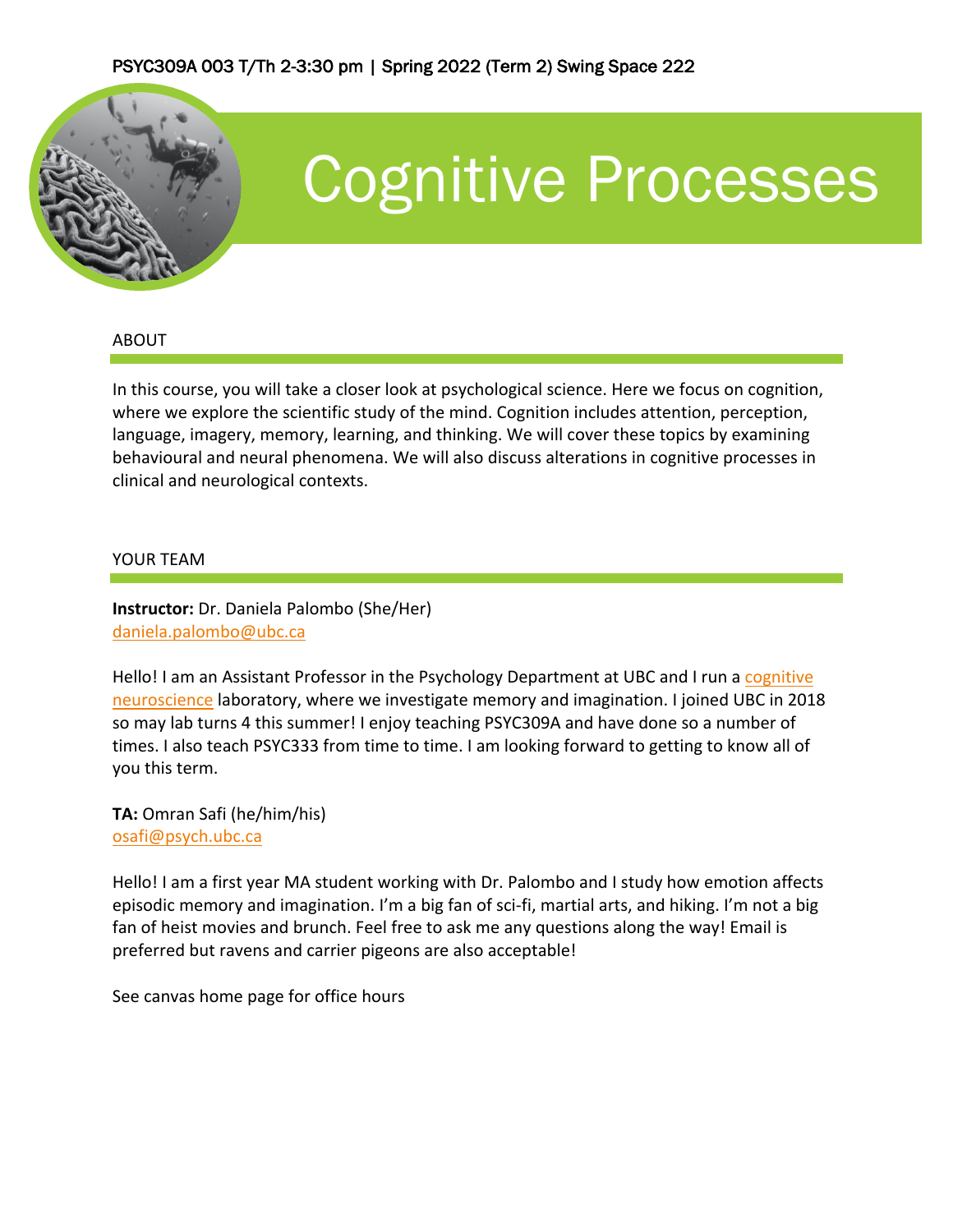#### LAND ACKNOWLEDGEMENT

The land in which our classroom is located is the traditional, ancestral, and unceded territory of the Musqueam people. If you would like to learn more about respectful engagement with Indigenous communities, please consider Respect, Sincerity & Responsibility on Canvas.

#### FORMAT

As we continue to learn in a global pandemic, we will work together to make the most out of this class. **This course has been designed with flexibility to ensure we can all prioritize our health and well-being, while maximizing your likelihood for success in this class.** As of now (i.e., the time of preparing this syllabus), the first two-weeks of the class (Jan  $10-24^{\text{th}}$ ) will involve online teaching due to the ongoing COVID-19 pandemic, including the spread of the Omicron variant. Accordingly, this period will involve pre-recorded lectures, which will be posted on Canvas. Thereafter (unless told otherwise by the university), this course will include a Tuesday pre-recorded lecture (posted Tuesday before class to Canvas) and a Thursday live lecture (also recorded and posted to Canvas after class). See below for COVID-19 policies. For live lectures, students will not appear in the recorded posting unless they approach the podium. Out of respect for your privacy, I will not call on you by name when you ask a question during a live class. PDF versions of the slides will be posted on Canvas to facilitate note taking. Lectures will be based on textbook content and beyond. The latter includes relevant content (e.g., hot topics in the field), discussion of other reading material or occasional video clips. Canvas quizzes are held during regular class time but can be completed remotely. Accommodations will *not* be made for students taking other classes at the same time as PSYC309A. Please do not double book yourself! *Out of respect for your class, and to avoid copyright violations, photographing, screenshotting, or video or audio recording of any lectures or exams is not allowed.*

#### PRE-REQS

Pre-reqs: Either (a) PSYC 100 or (b) two of PSYC 101, PSYC 102, PSYC 205, PSYC 207, PSYC 208, PSYC 216, PSYC 217, PSYC 277. (Strongly recommended: PSYC 101 and either PSYC 216 or one of PSYC 217 or 277.)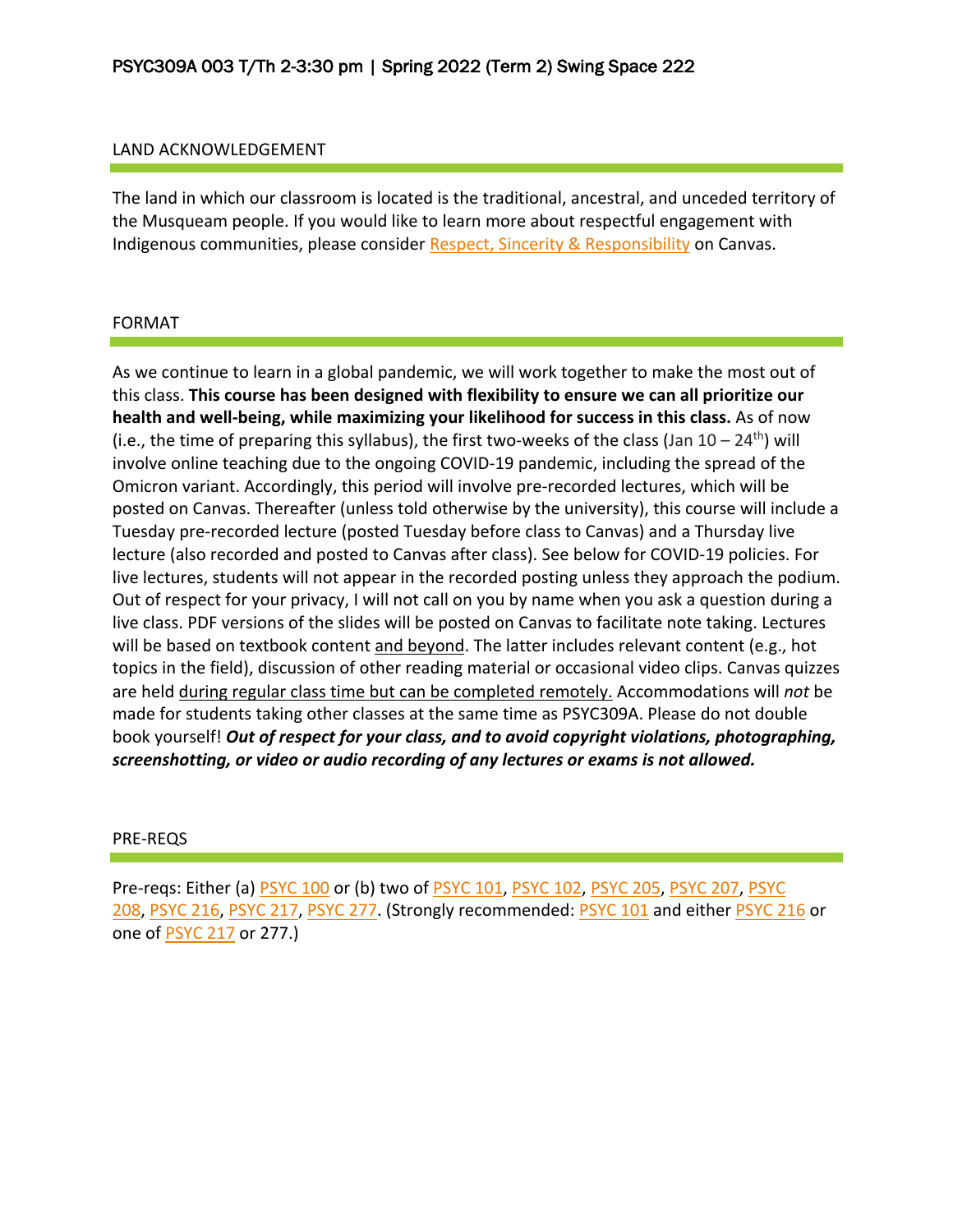#### LEARNING MATERIALS (TEXTBOOK)

Cognitive Psychology: Connecting Mind, Research, and Everyday Experience (5<sup>th</sup> edition) Bruce Goldstein

E-version required ("Mindtap"); hard copy optional. A lot of students ask me what "Mindtap" is. Mindtap is just the name used to describe the e-version of the text—it does come with extra activities but those are **not** expected or required of you.

See the links for instructions.

Getting started: https://www.cengage.com/coursepages/UBC\_W22\_PSYC309A1

Then go to: https://login.nelsonbrain.com/course/MTPQXN9QD3K2



#### WHY THIS CLASS?





#### ASSESSMENT

All grades will be posted on Canvas as soon as they are available. See Policy section below for grading specific policies. We will try to post the grades as quickly as possible but this is a large class with only one TA and we prioritize quality of grading over speed.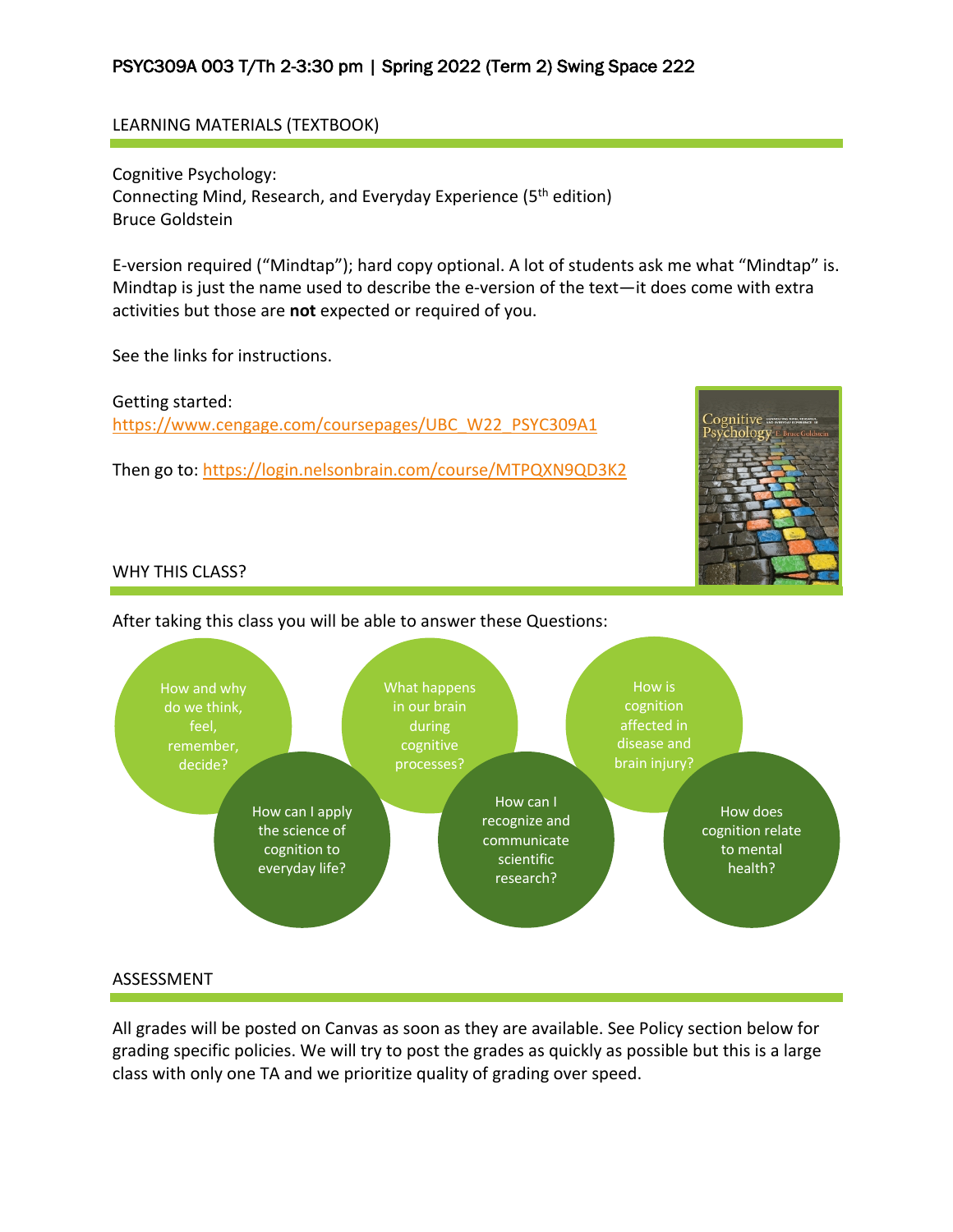### **Quizzes 1-3 (30%; each worth 10%)**

The quizzes (one quiz per module) are based on material from the textbook, lectures, supplementary readings, and videos. The format of each quiz will be discussed in advance of each quiz. Quizzes take place on Canvas during class time but can be performed remotely. Students should use the terminology (and **spelling**) used in this course for short answer questions. **If you have an accommodation that gives you extra time to write the quiz, please email your accommodation letter to me several days in advance (this needs to be set up in Canvas manually). Quizzes will not be returned to you but can be discussed in office hours with Omran.**

#### **Term Paper (30%)**

The short paper involves an essay critiquing an article assigned to you (see assignment outline on Canvas).

#### **Final Exam (40%)**

The final exam is cumulative. The format and medium of the final exam will be discussed later in the course. If permitted by the university, and depending on the situation with COVID-19, I will strongly consider a Canvas ('remote') format for the final.

#### **Extra Credit (3%)**

You can gain research experience by serving as a participant in one of the many different psychological studies that are being conducted by the department. For each hour of experimental participation, you can earn one credit towards your final grade. You can sign up for studies by visiting https://ubc-psych.sona-systems.com/. If you prefer, you can earn these same extra credits by completing a library-writing project, in which you read and summarize a peer-reviewed research article. You can find out more about how you can earn extra credits at https://psych.ubc.ca/hsp. There you will find a detailed guide about how to participate in the HSP, how-to videos, and a list of frequently asked questions. **It is extremely important that you check your recorded bonus points for this course before the online system closes at the end of the term***.* **Please ensure you assigned the credits to the correct course.**

# **Library Assignment Update for Spring 2022:**

The class ID is 33005051, class name is "HSP 2021-2022 (Spring)" and password is "Research".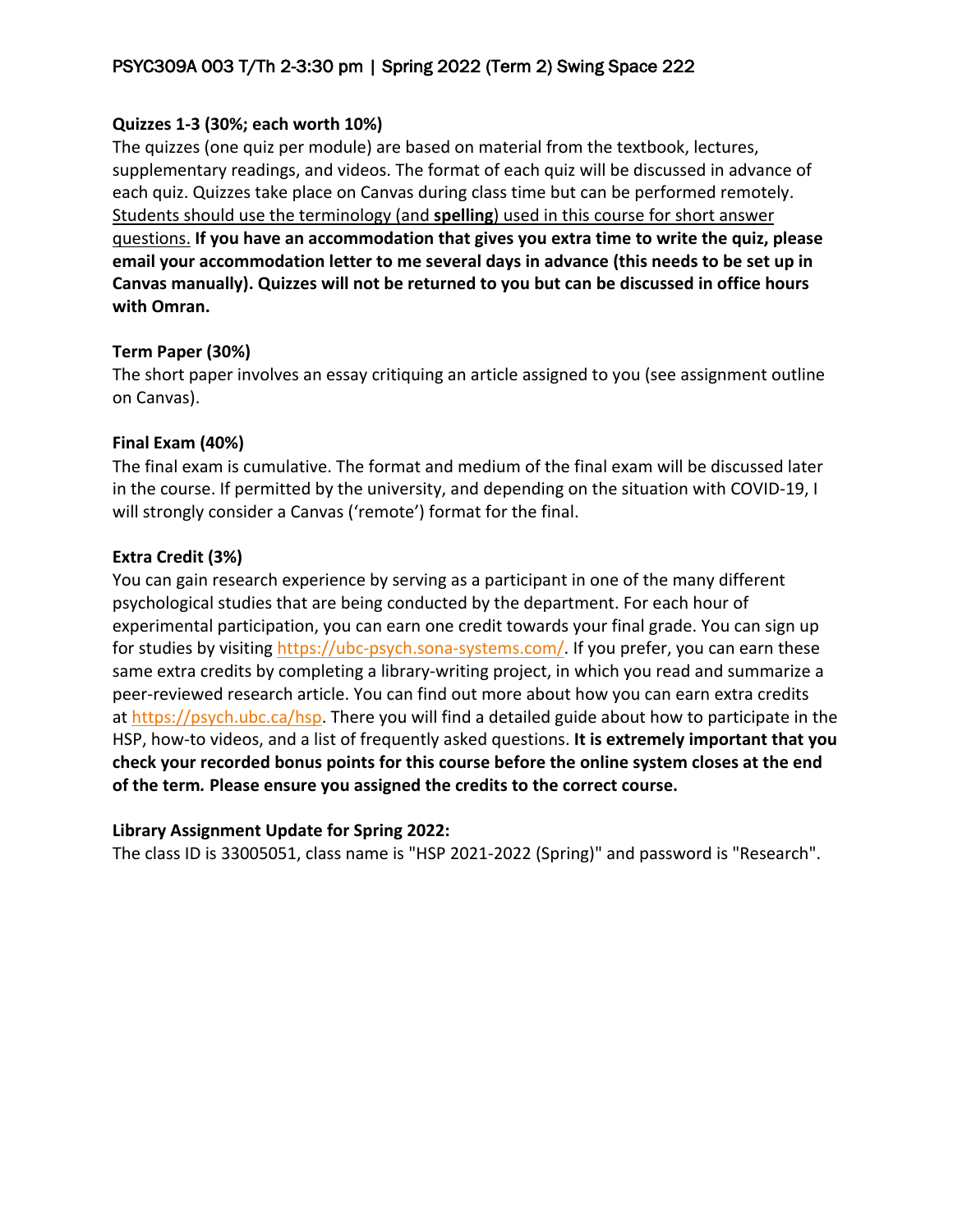#### COMMUNICATION

#### **Website**

All materials for this course are available on Canvas.

#### **Email**

The best way to get in touch with us is through our UBC e-mails, with an expected response within 48 h on weekdays. (Please check for the information in the syllabus first.) I understand that some students do not feel comfortable emailing professors. They do not know what to say, or how to say it. Try something like this (right panel). Remember, we want to hear from you and we are

| Chalkboard SE                   | $\circ$ $\blacksquare$ $\blacksquare$ $\blacksquare$ $\blacksquare$ $\blacksquare$ $\blacksquare$ $\blacksquare$ $\blacksquare$ $\blacksquare$ $\blacksquare$ $\blacksquare$ $\blacksquare$ $\blacksquare$ $\blacksquare$ $\blacksquare$ $\blacksquare$<br>這<br>$\frac{6}{18}$<br>$\checkmark$<br>$\rightarrow$ $\rightarrow$ |
|---------------------------------|-------------------------------------------------------------------------------------------------------------------------------------------------------------------------------------------------------------------------------------------------------------------------------------------------------------------------------|
| To:<br>daniela.palombo@ubc.ca ~ |                                                                                                                                                                                                                                                                                                                               |
| $Cc$ :<br>Subject: PSYC333      | Always include the course in<br>the subject line (we teach<br>multiple classes)                                                                                                                                                                                                                                               |
|                                 |                                                                                                                                                                                                                                                                                                                               |
|                                 |                                                                                                                                                                                                                                                                                                                               |
|                                 | I have a question about episodic memory and how it differs                                                                                                                                                                                                                                                                    |
|                                 | from semantic memory. My understanding of this concept is                                                                                                                                                                                                                                                                     |
|                                 | but Can you tell me where I might be confused?                                                                                                                                                                                                                                                                                |
| Dear Daniela,<br>Thanks,        | Always tell me who you are<br>Tell me not just what you do<br>and your student number<br>not understand, but what you                                                                                                                                                                                                         |

here to help! **Email me for content questions and Omran for assessment questions (quizzes, assignments, etc.).** Please include the course code and section in the email, along with your name and student number.

#### **Zoom Office**

See the home page of Canvas for weekly office hours. It is preferred that you try to make it to the office hours scheduled if you can. However, to schedule an appointment with one of us outside of this time (e.g., if you are in a different time zone), send us an email.

#### **Course Announcements**

We will send out announcements through Canvas, which will arrive to you through email. **Please check your spam mail to make sure you have not missed any messages from us.** Please check Canvas often for other notices.

#### COVID-19 SAFETY

You are required by provincial mandate to wear a non-medical mask during live lectures, including entering and exiting the building. This is for your own protection and for the safety and comfort of everyone in the classroom. Proper wearing of non-medical masks includes covering your nose and mouth. Mask wearing is a primary tool to help combat the spread of COVID-19. **Do not attend class without a mask unless you have an approved exemption.** You can request an exemption to the mask mandate, based on one of the grounds for exemption detailed in the PHO Order on Face Coverings (COVID-19). Such requests must be made through the Center for Accessibility (info.accessibility@ubc.ca) and will be communicated to me thereafter. **I ask that you kindly refrain from eating during class out of respect for your classmates and myself**. If you are drinking fluids, please keep your mask on between sips.

**If you feel unwell** (see self-assessment here: https://bc.thrive.health/covid19/en) or if you have tested positive for COVID-19, **please do not come to class**. Likewise, I will not come to class if I am feeling unwell and will notify you via Canvas announcement.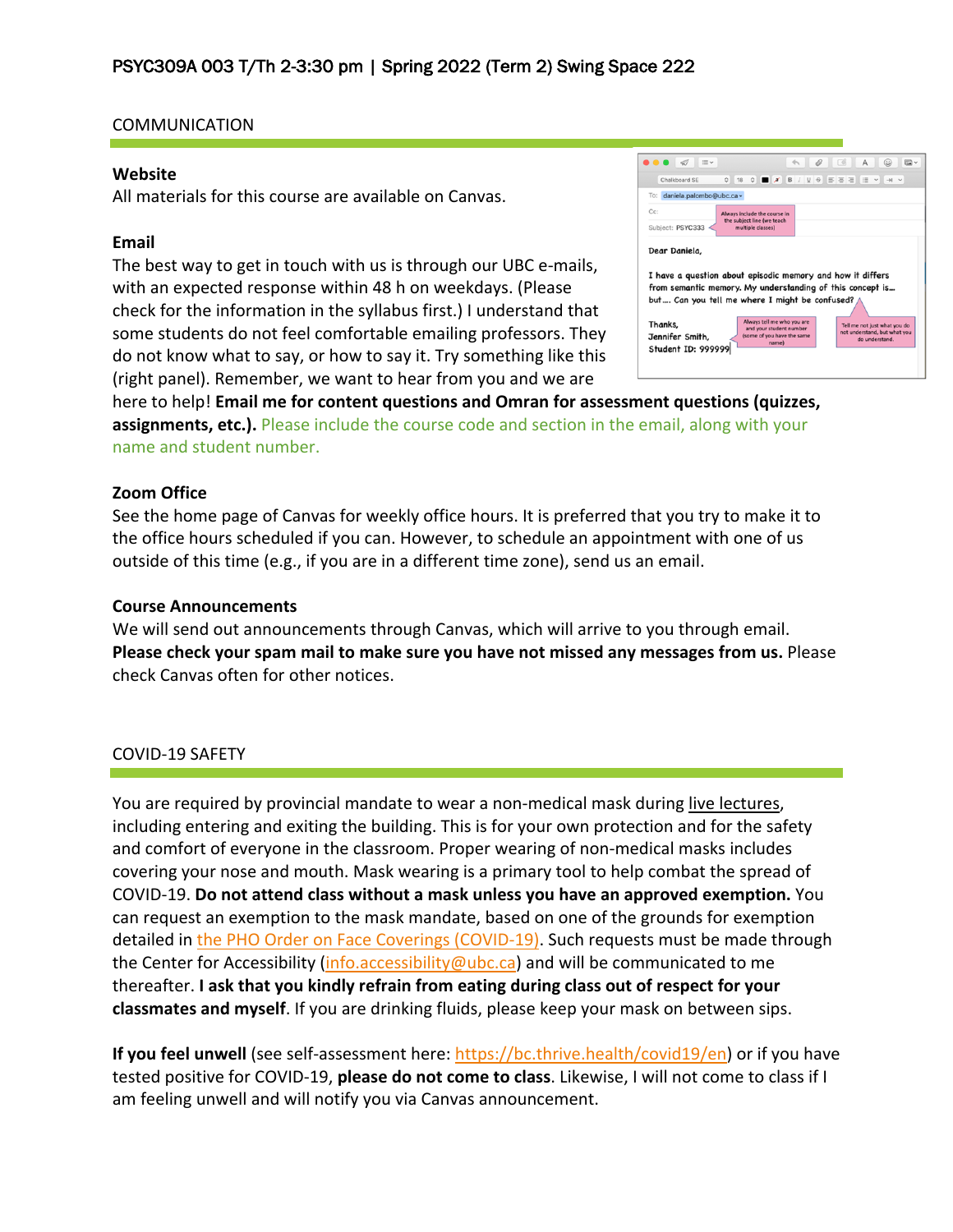#### DIVERSITY AND ACCESS

Our classroom is one that is equitable, diverse, inclusive, and supportive. We respect and elevate each other. We are a team. Please remain respectful of your classmates, instructor, TA, and guest lecturers at all times.

UBC is committed to equal opportunity for all of its students including those with documented physical or learning disabilities. If you have a disability that affects your learning or performance in class, including exam writing, please visit: http://students.ubc.ca/about/access. UBC provides appropriate accommodation for students for religious and cultural observances.

#### COPYRIGHT

All materials of this course (syllabus, course handouts, lecture slides, podcasts, assessments, course readings, etc.) are the intellectual property of either Dr. Palombo or UBC, or licensed to be used in this course by Dr. Palombo in the Winter 2 term of 2022 at UBC. **Redistribution of these materials by any means without permission of the copyright holder(s) constitutes a breach of copyright.** For example, you are not permitted to redistribute any recordings of lectures, slides, or assignments without permission (including posting online to sites off the University of British Columbia servers).

#### **POLICIES**

#### **Grading**

In order to reduce grade inflation and maintain equity across multiple course sections, all psychology classes are required to comply with departmental norms regarding grade distributions. **However, in the spirit of flexibility and compassion in light of COVID-19 and the associated pivoting to online teaching, those departmental norms have been adjusted upwards by 5% for only 2020W.** According to these adjusted norms, the average grade in 100 and 200-level Psychology classes will be 72 for an exceptionally strong class, 70 for an average class, and 68 for a weak class, with a standard deviation of 14. **The corresponding figures for 300- and 400-level classes will be 75, 73, and 71, with a standard deviation of 13.** Scaling may be used in order to comply with these norms; grades may be scaled up or down as necessary by an instructor or the department. Grades are not official until they appear on a student's academic record.

#### **Disputing a Grade**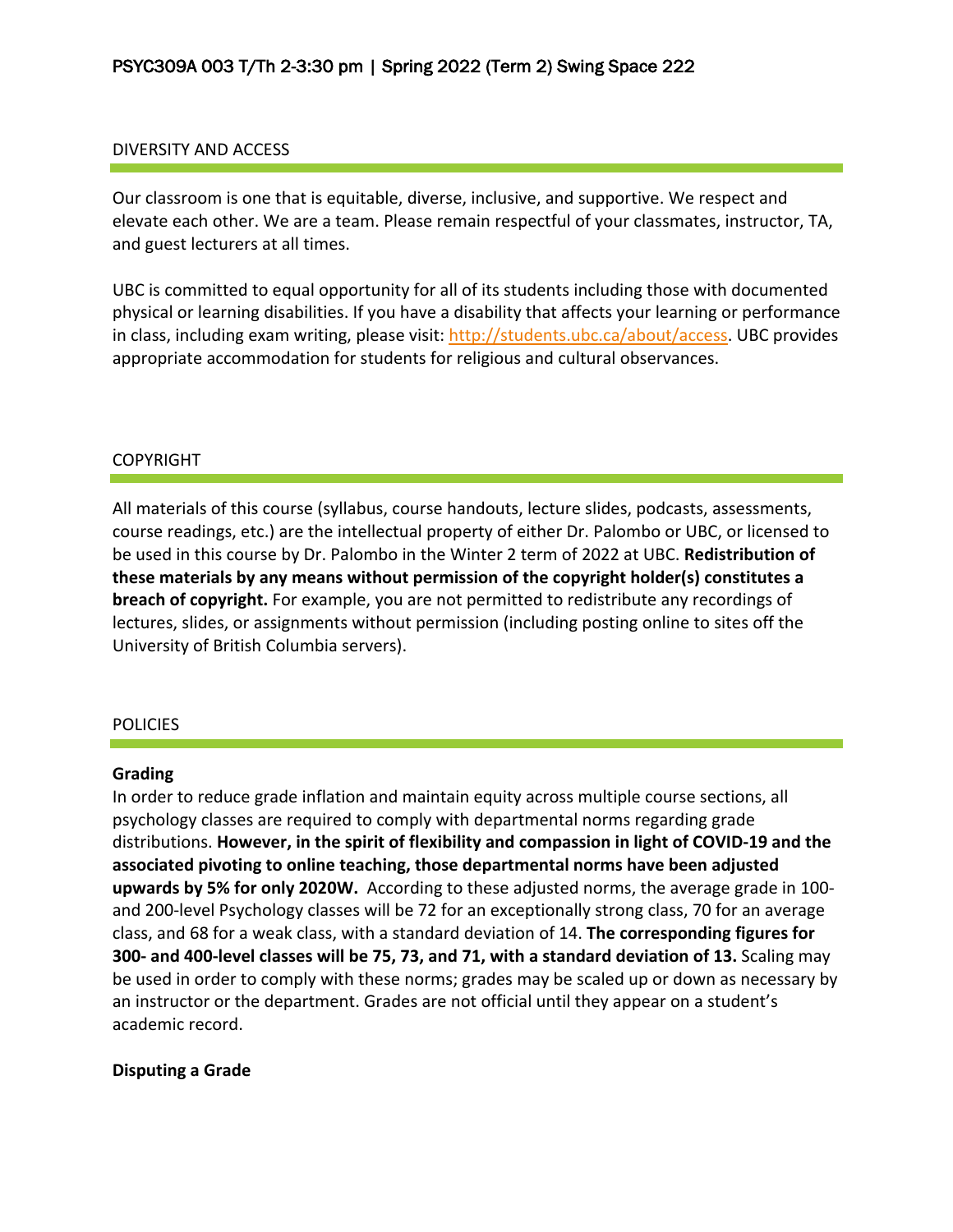Any complaint about a graded item should be made in writing to Omran and should detail the point of contention. All complaints should be made within **1 week** of receiving your grade. After 1 week, we will not accept complaints. If you received your mark on a Tuesday, you will have until the end of the day on the subsequent Tuesday to file a complaint.

#### **Missing a Quiz or Final Exam**

There are no make-ups. If you need to miss a quiz and concession is granted (see concession links below), I will re-weight your other quizzes to equally cover the missed marks. If you receive concession for multiple quizzes (see concession links below), your final exam will be reweighted to account for any additional missed quizzes. If you must miss the final exam, you will need to apply for deferred standing via your Faculty academic advising office. Please do not make April travel or work plans until the final exam schedule is released in February.

# **Late Assignment**

In the absence of concession (see concession links below), there is a 5% penalty per day for lateness for the term assignment and the assignment will not be accepted if it is more than one week late.

# **Obtaining Concession**

For course policies regarding in-term academic concessions, please refer to the relevant UBC calendar entry. Faculty of Arts-specific information is here. For your first request for concession, please fill out the self-declaration form and notify me. If you are making additional requests for concession, please contact Arts Academic Advising and notify me.

# **Academic Integrity**

"The academic enterprise is founded on honesty, civility, and integrity. As members of this enterprise, all students are expected to know, understand, and follow the codes of conduct regarding academic integrity. At the most basic level, this means submitting only original work done by you and acknowledging all sources of information or ideas and attributing them to others as required. This also means you should not cheat, copy, or mislead others about what is your work. Violations of academic integrity (i.e., misconduct) lead to the breakdown of the academic enterprise, and therefore serious consequences arise and harsh sanctions are imposed. For example, incidences of plagiarism or cheating may result in a mark of zero on the assignment or exam and more serious consequences may apply if the matter is referred to the President's Advisory Committee on Student Discipline. Careful records are kept in order to monitor and prevent recurrences. A more detailed description of academic integrity, including the University's policies and procedures, may be found in the Academic Calendar.

# **Additional University Policies**

UBC provides resources to support student learning and to maintain healthy lifestyles but recognizes that sometimes crises arise and so there are additional resources to access including those for survivors of sexual violence. UBC values respect for the person and ideas of all members of the academic community. Harassment and discrimination are not tolerated nor is suppression of academic freedom.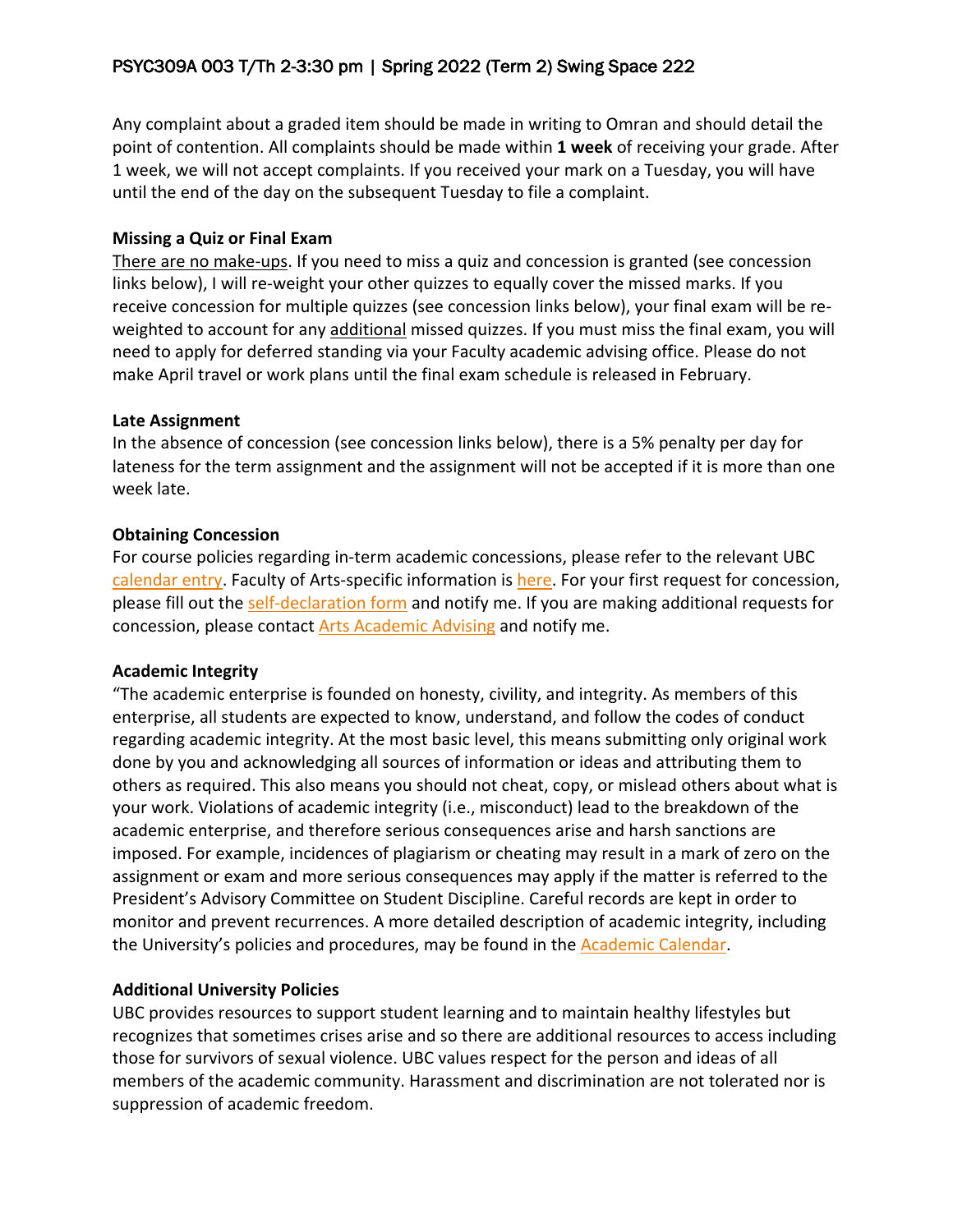#### RESOURCES

The Equity and Inclusion Office has put together a list of resources to help you when you need it, available at https://equity.ubc.ca/resources/students/. Here are some:

The Centre for Accessibility Provides support for students with a disability or ongoing medical condition (academic accommodations, exam accommodations, financial support and assistance). **Tel: 604.822.5844 Email: accessibility@ubc.ca**

Counselling Services Offers a variety of services to help you manage mental health concerns **Tel: 604.822.3811**

The Wellness Centre Includes a staff of trained student volunteers available to help you with mental and physical health **Tel: 604.822.8450 Email: wellness.centre@ubc.ca**

Here2Talk A mental health service which provides free, confidential counselling as well as community referral services 24/7 via app, phone and web. **Tel: 1-877-857-3397 (Canada-wide toll free) Tel: 604-642-5212 (direct)**

#### HOW CAN I DO WELL IN THIS COURSE?



Page 1 Image: Photo by Vlad Tchompalov on Unsplash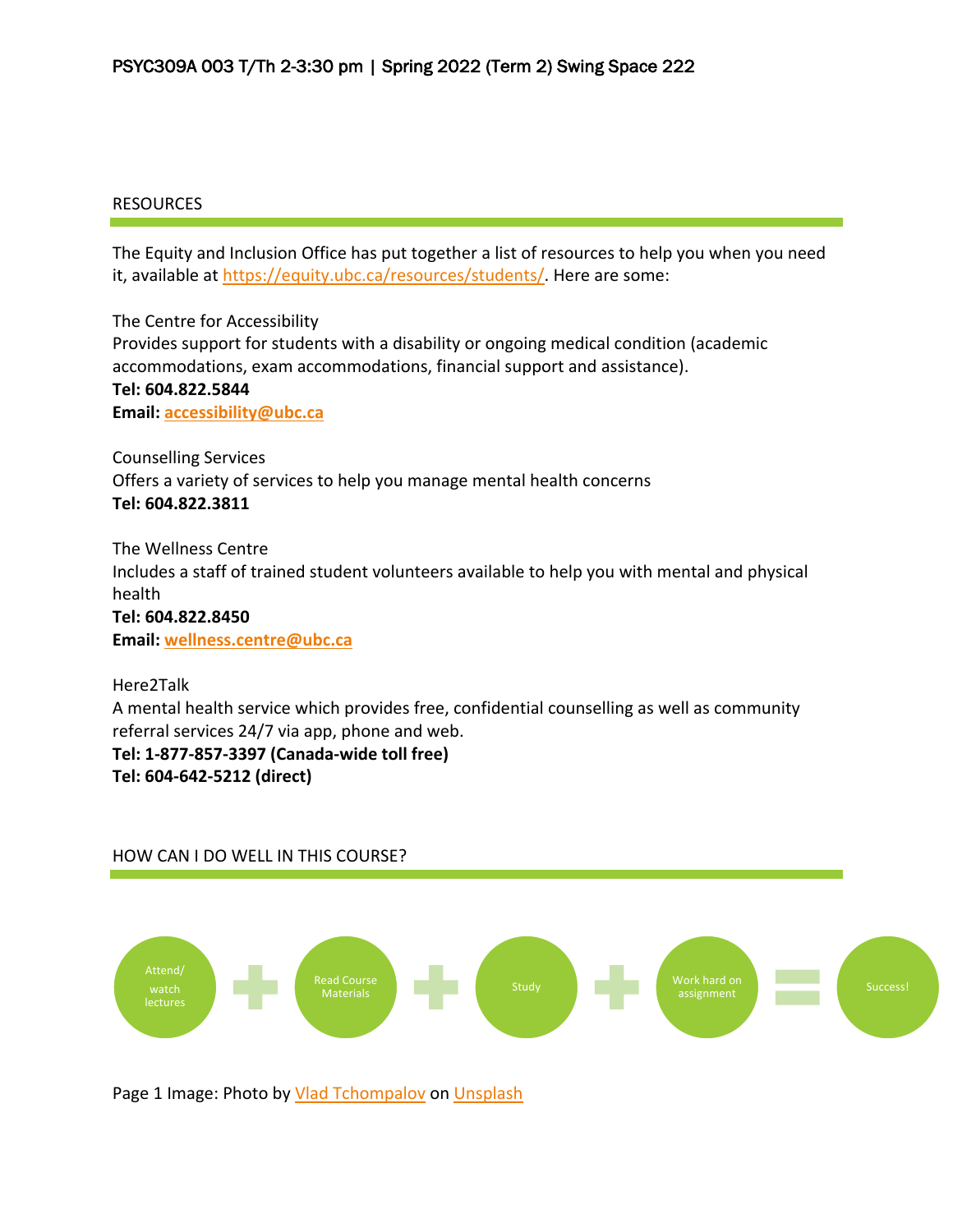# SCHEDULE

| Modul<br>e     | Date          | Medium             | <b>Topic</b>                                            | Lecturer                                                        | Chapter         |
|----------------|---------------|--------------------|---------------------------------------------------------|-----------------------------------------------------------------|-----------------|
| $\mathbf{1}$   | $11$ -Jan     | Pre-<br>recorded   | <b>Introduction to Cognitive</b><br><b>Psychology 1</b> | Palombo                                                         | Ch <sub>1</sub> |
|                | $13$ -Jan     | Pre-<br>recorded   | <b>Cognitive Neuroscience 1</b>                         | Palombo (Brief<br><b>Guest Lecture:</b><br>Leena<br>Alkhammash) | Ch <sub>2</sub> |
|                | 18-Jan        | Pre-<br>recorded   | <b>Cognitive Neuroscience 2</b>                         | Palombo                                                         | Ch <sub>2</sub> |
|                | $20$ -Jan     | Pre-<br>recorded   | <b>Cognitive Neuroscience 3</b>                         | Palombo                                                         | Ch <sub>2</sub> |
|                | $25 - Jan$    | Pre-<br>recorded   | Perception 1                                            | Palombo                                                         | Ch <sub>3</sub> |
|                | $27$ -Jan     | Live (in<br>class) | <b>Perception 2</b>                                     | Palombo                                                         | Ch <sub>3</sub> |
|                | $01 -$<br>Feb | Pre-<br>recorded   | <b>Attention</b>                                        | Palombo                                                         | Ch <sub>4</sub> |
|                | $03 -$<br>Feb | Pre-<br>recorded   | <b>Short-Term Memory</b>                                | Palombo                                                         | Ch <sub>5</sub> |
|                | 08-<br>Feb    | Canvas             | Quiz 1                                                  |                                                                 |                 |
| $\overline{2}$ | $10-$<br>Feb  | Live (in<br>class) | Long-Term Memory:<br>Structure 1                        | Palombo                                                         | Ch <sub>6</sub> |
|                | $15 -$<br>Feb | Pre-<br>recorded   | Long-Term Memory:<br><b>Structure 2</b>                 | Palombo                                                         | Ch <sub>6</sub> |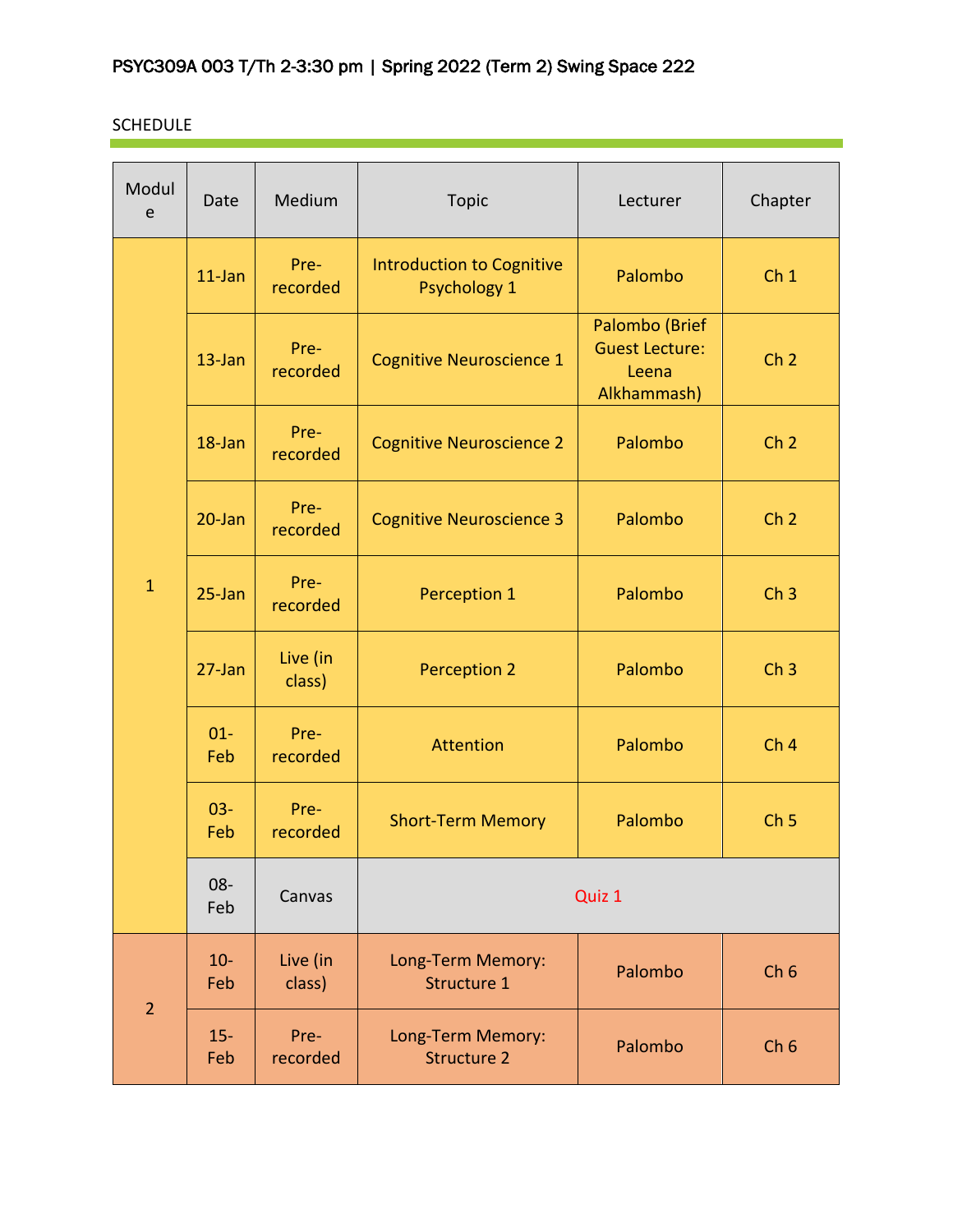|   | $17 -$<br>Feb | Live (in<br>class) | <b>Term Paper Tips</b>                                                       | Palombo                                                                    |                                            |
|---|---------------|--------------------|------------------------------------------------------------------------------|----------------------------------------------------------------------------|--------------------------------------------|
|   | $22 -$<br>Feb |                    | <b>Reading Week</b>                                                          |                                                                            | <b>Rest</b>                                |
|   | $24 -$<br>Feb |                    | <b>Reading Week</b>                                                          |                                                                            | <b>Rest</b>                                |
|   | $01 -$<br>Mar | Pre-<br>recorded   | <b>Special Topic: How to</b><br><b>Conduct Cognitive Science</b><br>Research | Palombo                                                                    |                                            |
|   | $03 -$<br>Mar | Live (in<br>class) | Long-Term Memory:<br><b>Structure 3</b>                                      | Palombo                                                                    | Ch <sub>6</sub>                            |
|   | 08-<br>Mar    | Live (in<br>class) | Come to a live class for<br>last minute questions<br>about term paper        |                                                                            |                                            |
|   | $10-$<br>Mar  | Canvas             | ***New*** term paper deadline (midnight)                                     | Quiz 2 (2:10 pm);                                                          |                                            |
| 3 | $15 -$<br>Mar | Pre-<br>recorded   | <b>Watch Documentary</b>                                                     |                                                                            | Documentar<br>y (link will be<br>provided) |
|   | $17 -$<br>Mar | Live (in<br>class) | Long-Term Memory:<br><b>Encoding and Retrieval 1</b>                         | Palombo                                                                    | Ch. 7                                      |
|   | $22 -$<br>Mar | Pre-<br>recorded   | Long-Term Memory:<br><b>Encoding and Retrieval 2</b>                         | Palombo +<br>(Short Guest<br>Lecture:<br>Stephanie<br>Simpson)             | Ch. 7                                      |
|   | $24 -$<br>Mar | Live (in<br>class) | <b>Everyday Memory and</b><br><b>Memory Errors 1</b>                         | Palombo                                                                    | Ch <sub>8</sub>                            |
|   | $29 -$<br>Mar | Pre-<br>recorded   | <b>Everyday Memory and</b><br><b>Memory Errors 2</b>                         | (Short Guest<br>Lecture:<br>Chantelle<br>Cocquyt &<br>Victoria<br>Wardell) | Ch <sub>8</sub>                            |